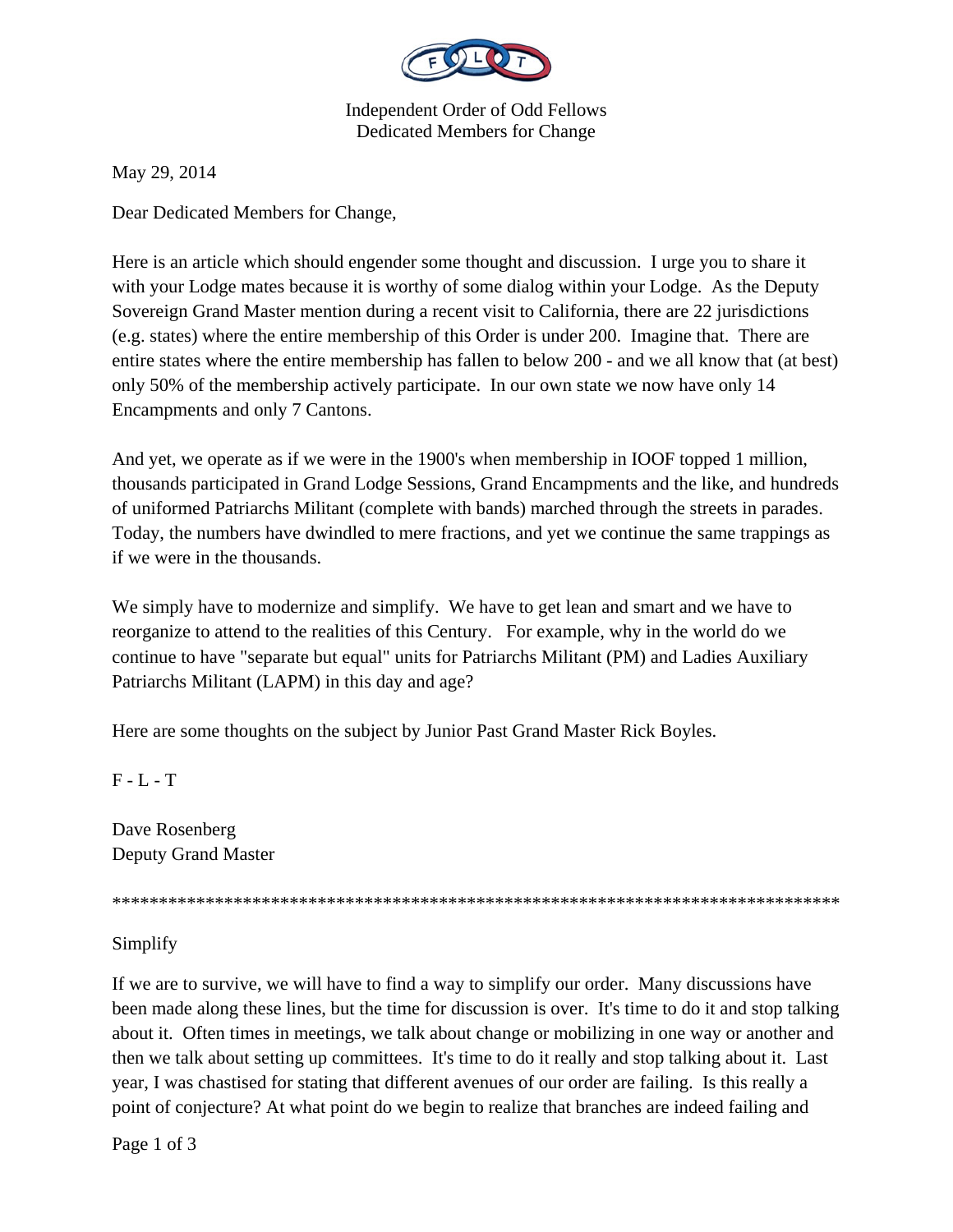

## Independent Order of Odd Fellows Dedicated Members for Change

stop looking at the issue as if it is an area "to study". It does not make us stronger by ignoring the situation. If our house is on fire, is it better to move to another room and expect the fire to go out by itself? It's time to recognize the issue and stop smiling through our agonies. The order is failing, and ignoring the situation is futile and if anything more hurtful than any other approach.

Sovereign Grand Lodge for a number of years has recognized the need for change and streamlining operations. Their intent, from my discussions with visiting dignitaries, is to make the IOOF more along the lines of other fraternal groups as levels rather than distinct groups, but of course, most opposition to this comes not from the Odd Fellows end but from the other dying groups. I have heard the frustration in their voices when they talk about Sovereign Grand Lodge Sessions almost being exercises in futility where the old lines attempt to block anything new. Why do the old lines do this? It's simple - if we don't something soon, this debate will be over, because these ancillary units will be gone. In fact, in many states one or more of these ancillary units is already gone. We have to stop trying to preserve a way of existence that has already for the most part faded away. This is generally a Sovereign Grand Lodge issue, but there are ways in which all of us may assist.

Simplification can come in different guises but it must come before we are to grow. Take our codes, for instance, why have more than one code, and which code takes precedence? We have our ritual, the Sovereign Grand Lodge Code of General Laws, and the Roberts' Code. We also have lodge by-laws, and other areas which guide us. How many rule books do we need? My vision of the future would be that all codes would be simplified into one set of rules which would be given to each member within his ritual book. Our own state has often voted to simplify our own code, but it would be a simple enough task to remove parts of the Roberts Code that only mimic the Sovereign Grand Lodge Code. Similarly, your lodge by-laws could also be incorporated into the ritual book. And, in the future, these will be available as a single downloadable version for each member to have and review at their leisure either on a flash drive or DVD. Other areas, such as the unwritten work, may become relics of the past. How many, for example, really have committed the unwritten work to memory as the code seems to imply we all must?

Most legislation now being written is to correct or edit earlier legislation, so it would be a natural step to simply edit it down to basic phrases and modes of behavior. Is there any more clear and concise phrase than "Conduct Unbecoming an Odd Fellow"? Yet we attempt to define that. We should all operate within certain parameters of conduct. We fail as an order when we attempt to tell a lodge where and when they can decide the punishments for misconduct. The order is best served when it is based upon democratic behavior, i.e. the vote of the lodge. No visiting dignitary, no matter how well meaning, should attempt to overturn the vote of the lodge. Our order, in order to grow, should realize that lodges are in their own way, microcosms of the order in general. Just as we vote in Grand Lodge and Sovereign Grand Lodge, why do we not honor

Page 2 of 3